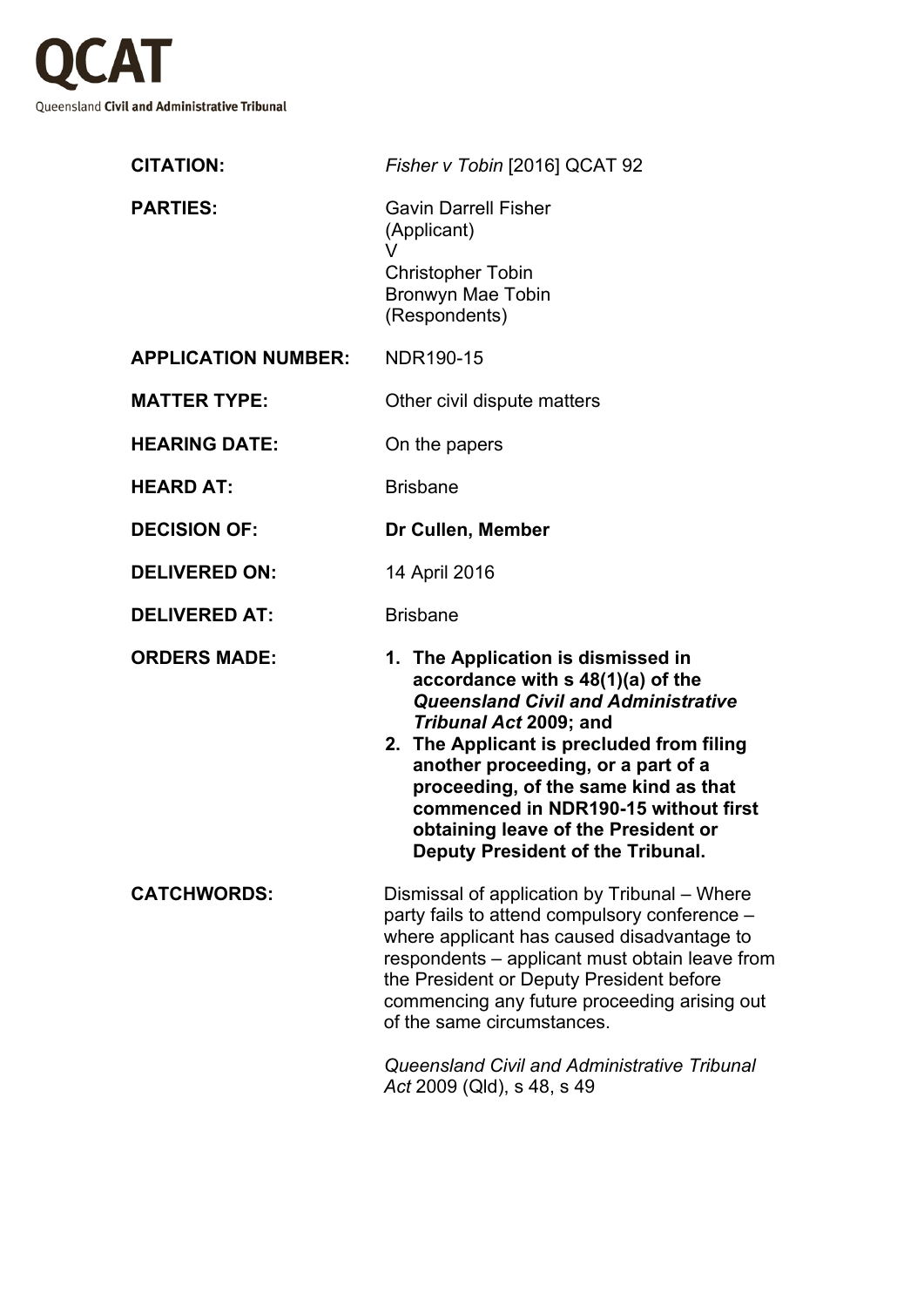## **APPEARANCES:**

This matter was heard and determined on the papers pursuant to s 32 of the *Queensland Civil and Administrative Tribunal Act* 2009 (Qld) (QCAT Act).

# **REASONS FOR DECISION**

## **Mr Fisher's Second Tree Dispute against his neighbours**

- [1] This is the second dispute commenced by the Applicant, Gavin Darrell Fisher, against his neighbours, Christopher Tobin and Bronwyn Mae Tobin, in the Tribunal. Both disputes were applications for tree disputes, commenced within the neighbourhood disputes area of the Tribunal's jurisdiction.
- [2] In the first dispute, NDR058-15, commenced on 1 April 2015, Mr Fisher sought that his neighbours remove 2 trees located near the boundary of these 2 suburban homes. On 22 April 2015, Mr Fisher withdrew his application, as he said that:

Resolution of this dispute and agreement regarding the trees mentioned in the application has been achieved between Gavin and myself. We no longer require the services or intervention of QCAT. A withdraw of the Application will be forthcoming.

[3] In the second dispute, NDR190-15, filed less than one-year later on 9 February 2016, Mr Fisher sought removal of further trees, claiming interference with the use and enjoyment of his land. Mr Fisher provided no detail about the specifics of the interference, save for the following:

> Tree roots are coming in our property and going under house slab and stopping sunlight to our house all so [sic] leaves from their trees.

## **Response of the Neighbours**

- [4] Mr and Mrs Tobin then provided a comprehensive response to Mr Fisher's application, explaining that:
	- Mr Fisher did not serve them with a copy of the Application; they had to obtain it from the tribunal;
	- Mr Fisher did not engage in any "meaningful communication or attempt to engage any of the available free mediation services, just straight to a QCAT application";
	- They had, in the past, removed trees at Mr Fisher's request, for purposes of being good neighbours.
- [5] The frustration expressed in Mr and Mrs Tobin's response is palpable.

# **Management of the Application by QCAT**

[6] The Tribunal then scheduled a Directions Hearing, and required that Mr Fisher file and serve evidence, including expert evidence, in relation to his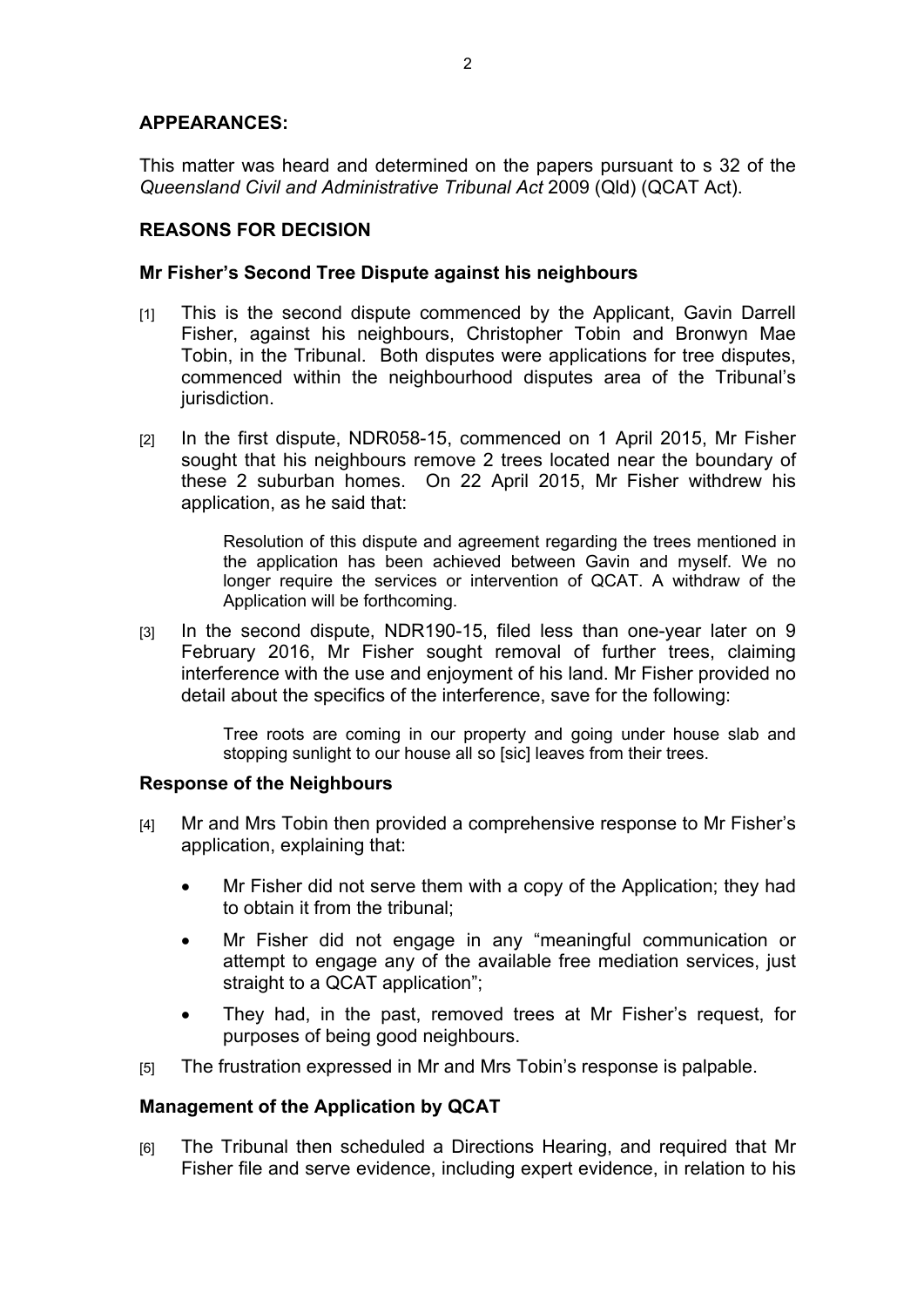claim that the tree roots in question had either caused, or were likely to cause, serious damage to his land or property within the next 12 months.

- [7] Although Mr Fisher did provide the Tribunal with a hand-written note in which he alleged that Mr and Mrs Tobin were not '*good neighbours*,' he did not provide any expert evidence, nor any evidence of the sort that might actually assist the Tribunal in ultimately resolving the dispute.
- [8] The Tribunal then required that the parties attend a Compulsory Conference mediation, with a Tribunal Member, at the Maroochydore Courthouse on 11 April 2016. The parties live in close proximity to the Maroochydore Courthouse, and the location was selected by the Tribunal for their convenience.

### **Mr Fisher ordered to attend mediation in person**

- [9] Mr Fisher filed an application in the Tribunal seeking leave to attend the Compulsory Conference remotely. On 26 February 2016, Senior Member Brown refused that application, and ordered that the parties attend the Compulsory Conference '*in person*'.
- [10] On 6 April 2016, the Tribunal Case Manager contacted the parties to advise them that the Compulsory Conference would proceed at 10.30 am on the day scheduled. The notes on the file reflect that Mr Fisher advised the Case Manager that he would be attending by phone. The Case Manager explained that his application to attend remotely had previously been refused, and that if he did not attend in person, the Compulsory Conference would proceed without him. Mr Fisher replied, '*So be it*.'
- [11] The Compulsory Conference then proceeded as scheduled, with Mr and Mrs Tobin, and the Tribunal Member who had travelled from Brisbane to Maroochydore for the Compulsory Conference, in attendance. As foreshadowed by him, Mr Fisher did not attend. Given that he had been ordered to attend, and was clearly aware of the risk of not attending, it is clear that the Tribunal had afforded him with procedural fairness, as is required.

#### **Mr Fisher's failure to attend causes disadvantage to Mr and Mrs Tobin**

- [12] In not attending, Mr Fisher has put both the Tribunal, as well as the Respondents, to considerable inconvenience. Mr and Mrs Tobin have been denied the opportunity to have a facilitated discussion to try and understand the nature of the complaints made about their trees. They have taken time out of their own schedules to attend, as Respondents, a proceeding initiated by Mr Fisher.
- [13] Further, the management of matters through the Tribunal process is financed through public money. The Tribunal has expended resources in sending a legally qualified Member of the Tribunal to travel from Brisbane to attend a conference at a location more suitable to the parties. The State of Queensland will have funded the travel expenses of the Member, the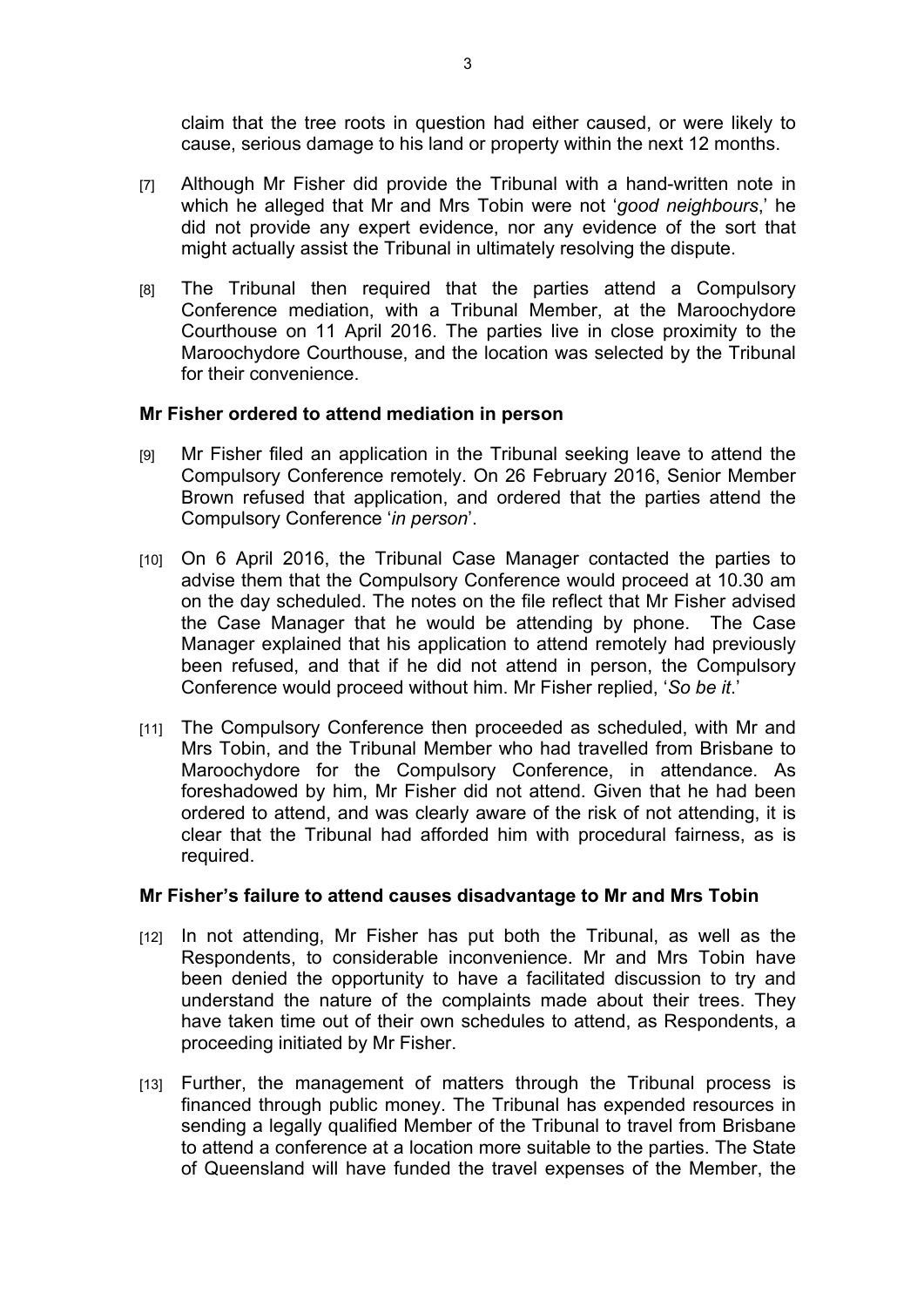time expended by the Member, the resources necessary to provide a venue, and the time spent by the registry staff in managing the matter. The time expended by the Tribunal on this occasion could have been expended on hearing another matter. Whilst litigants in the Tribunal may have private legal rights, the exercise of those private rights (regardless of merit) comes at public expense.

[14] For reasons such as this, section 48 of the *Queensland Civil and Administrative Tribunal Act* 2009 (Qld) provides (relevantly) that:

## **48 Dismissing, striking out or deciding if party causing**

### **disadvantage**

(1) This section applies if the tribunal considers a party to a proceeding is acting in a way that unnecessarily disadvantages another party to the proceeding, including by—

(a) not complying with a tribunal order or direction without reasonable excuse; or

…

(g) failing to attend mediation or the hearing of the proceeding without reasonable excuse.

(2) The tribunal may—

(a) if the party causing the disadvantage is the applicant for the proceeding, order the proceeding be dismissed or struck out…

#### **The Tribunal dismisses Mr Fisher's Application**

- [15] Here, I consider that Mr Fisher has both failed to comply with the Tribunal's Order of 26 February 2016 refusing his request to attend the Compulsory Conference remotely, as well as failing to attend without reasonable excuse.
- [16] As this is the second application commenced within a one-year time frame by Mr Fisher arising out of the same circumstances, it is further appropriate that he obtain leave of the President, or Deputy President, of the Tribunal before he starts another proceeding relating to the matters raised in NDR190-15. This will conserve the valuable resources of the Tribunal in ensuring that public money is not expended in pursuit of Mr Fisher's private interests unnecessarily. Further, it will ensure that the Respondents in this matter are not required to respond to a third application without good cause.<sup>1</sup>

## **Orders**

- 1. The Application is dismissed in accordance with s 48(1)(a) of the *Queensland Civil and Administrative Tribunal Act* 2009; and
- 2. The Applicant is precluded from filing another proceeding, or a part of a proceeding, of the same kind as that commenced in NDR190-15

<sup>1</sup> *Queensland Civil and Administrative Tribunal Act* 2009 (Qld), s 49.